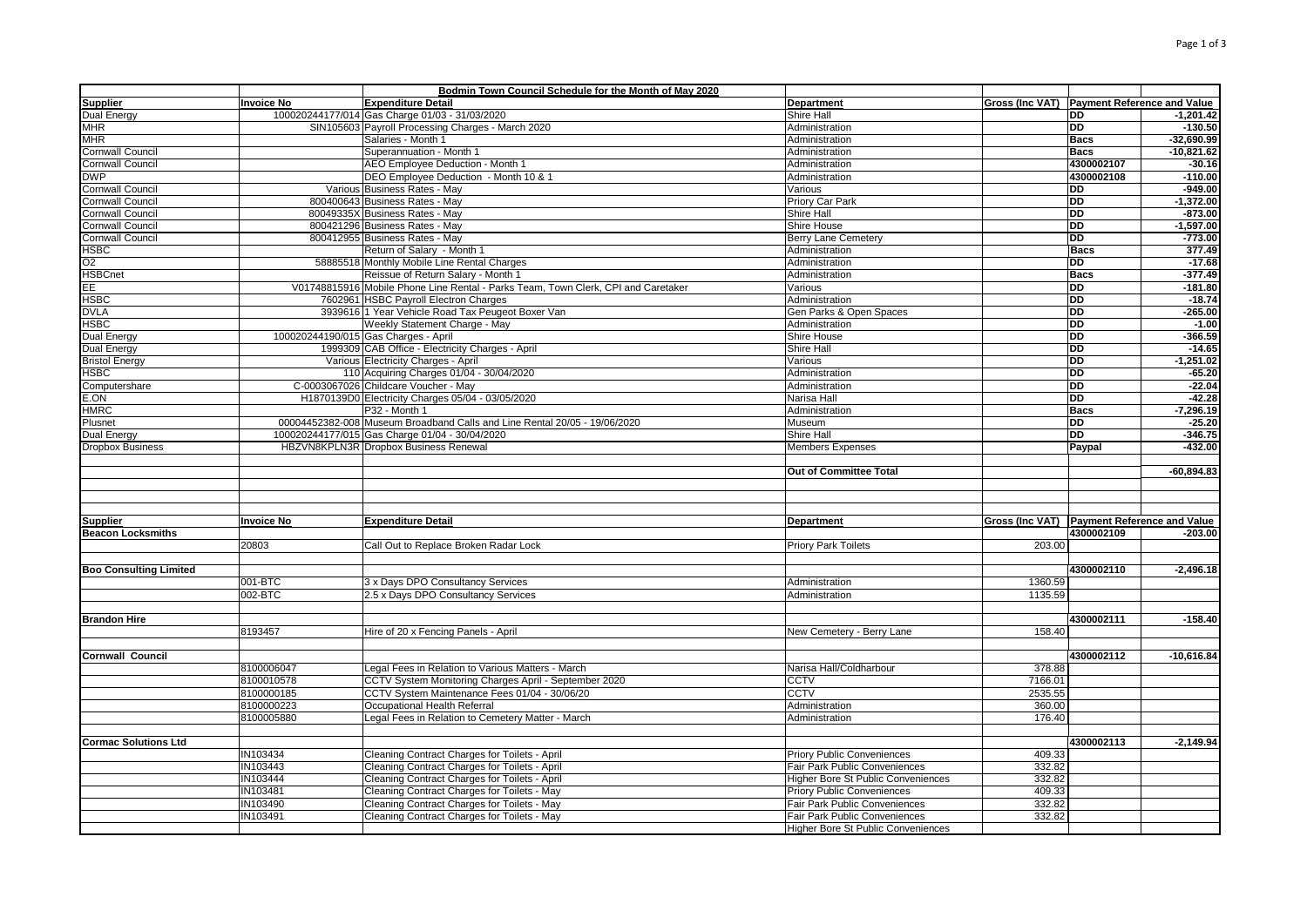| Corserv Ltd                               |                        |                                                                                     |                                             |                | 4300002114 | $-198.10$   |
|-------------------------------------------|------------------------|-------------------------------------------------------------------------------------|---------------------------------------------|----------------|------------|-------------|
|                                           | IG01115                | Fuel for Council Vehicles and Machinery - April                                     | Gen Com Parks & Open Spaces                 | 198.10         |            |             |
|                                           |                        |                                                                                     |                                             |                |            |             |
| Kensa CIMS Ltd                            |                        |                                                                                     |                                             |                | 4300002115 | $-5,390.00$ |
|                                           | BTC01                  | Professional Fees in Relation to Staffing Matter                                    | Administration                              | 5390.00        |            |             |
|                                           |                        |                                                                                     |                                             |                |            |             |
| E.On - Unmetered supplies                 |                        |                                                                                     |                                             |                | 4300002116 | $-91.64$    |
|                                           | H186F3C8A9             | Electricity Charges for Street Lighting - April                                     | Priory Park/Fair Park                       | 91.64          |            |             |
|                                           |                        |                                                                                     |                                             |                |            |             |
| Flowbird                                  |                        |                                                                                     |                                             |                | 4300002117 | $-63.60$    |
|                                           | UK128068               | 1 x Cash Collection Collection Key for Pay & Display Machines                       | Priory Car Park                             | 63.60          |            |             |
|                                           |                        |                                                                                     |                                             |                |            |             |
| Hallmaster Ltd                            | HM-2326                |                                                                                     |                                             | 224.40         | 4300002118 | $-224.40$   |
|                                           |                        | Hallmaster Single Venue Licence and Invoicing for 1 Year                            | Shire House Complex                         |                |            |             |
| <b>Health and Safety Associates</b>       |                        |                                                                                     |                                             |                | 4300002119 | $-5,805.00$ |
|                                           | 2008/04                | Full Audit of BTC Health and Safety Policies and Procedures - 11 hours              | Administration                              | 594.00         |            |             |
|                                           | 2008/03                | Full Audit of BTC Health and Safety Policies and Procedures - 96.5 hours            | Administration                              | 5211.00        |            |             |
|                                           |                        |                                                                                     |                                             |                |            |             |
|                                           |                        |                                                                                     |                                             |                | 4300002120 |             |
| Ricoh UK Ltd                              |                        |                                                                                     |                                             |                |            | $-554.37$   |
|                                           | 101574387<br>101609690 | Quarterly Photocopier Leasing and Usage Charges                                     | Administration<br><b>Bodmin Town Museum</b> | 549.87<br>4.50 |            |             |
|                                           |                        | Final Usage Charges on Returned Photocopier - March                                 |                                             |                |            |             |
| Kestrel Guards                            |                        |                                                                                     |                                             |                | 4300002121 | $-64.80$    |
|                                           | 297389                 | Guard Patrols 24 & 25/04/20                                                         | Narisa Hall                                 | 14.40          |            |             |
|                                           | 297569                 |                                                                                     |                                             |                |            |             |
|                                           |                        | Guard Patrols 01 & 02/05/20                                                         | Narisa Hall                                 | 14.40          |            |             |
|                                           | 297969                 | Guard Patrols 08 & 09/05/20 (Increased Charge for Bank Holiday)                     | Narisa Hall                                 | 21.60          |            |             |
|                                           | 298039                 | Guard Patrols 15 & 16/05/20                                                         | Narisa Hall                                 | 14.40          |            |             |
|                                           |                        |                                                                                     |                                             |                |            |             |
| Microtest                                 |                        |                                                                                     |                                             |                | 4300002122 | $-5,563.05$ |
|                                           | 96972                  | 10 x Dell 2 in 1 Laptops                                                            | <b>Members Expenses</b>                     | 5100.00        |            |             |
|                                           | 97110                  | Office 365 Licence - April to June                                                  | Administration                              | 7.20           |            |             |
|                                           | 97114                  | Office Phone and Broadband Charges 07/05 - 07/06/20                                 | Administration                              | 57.59          |            |             |
|                                           | 97113                  | 18 x Voice Cloud Licence Fees 18/05 - 17/06/20                                      | Administration                              | 214.92         |            |             |
|                                           | 97164                  | Additional Call Fees 2019/20 - Outside of Agreed Usage                              | Administration                              | 85.32          |            |             |
|                                           | 97214                  | Set up of Covid19 Response Phone Line and Line Rental Fees 14/04 - 13/06/20         | Administration                              | 98.02          |            |             |
| <b>Modes Users Association</b>            |                        |                                                                                     |                                             |                | 4300002123 | $-262.80$   |
|                                           | 15713                  | Annual Fee for 2 x User Licences - Modes Software Including Maintenance and Support | <b>Bodmin Town Museum</b>                   | 262.80         |            |             |
|                                           |                        |                                                                                     |                                             |                |            |             |
| Pear Technology Services Ltd              |                        |                                                                                     |                                             |                | 4300002124 | $-1,500.00$ |
|                                           | 126931                 | Generation of First Draft Cemetery Grave Map                                        | New Cemetery - Berry Lane                   | 1500.00        |            |             |
|                                           |                        |                                                                                     |                                             |                |            |             |
| Phoenix Print (Bodmin) Ltd                |                        |                                                                                     |                                             |                | 4300002125 | $-108.00$   |
|                                           | 33720                  | Printing of 2 x Advertising Banners for Covid19 Response Phone Line                 | General Mayoral & Civic                     | 108.00         |            |             |
|                                           |                        |                                                                                     |                                             |                |            |             |
| Pipeworx Ltd                              |                        |                                                                                     |                                             |                | 4300002126 | $-1,485.00$ |
|                                           | 4895                   | Call Out to Investigate Possible Underground Water Leak - 1/2 Day onsite            | Shire Hall                                  | 495.00         |            |             |
|                                           | 4902                   | Supply and Installation of Underground Pipework to Repair Water Leak - 1 Day Onsite | Shire Hall                                  | 990.00         |            |             |
|                                           |                        |                                                                                     |                                             |                |            |             |
| Reed Specialist Recruitment Ltd           |                        |                                                                                     |                                             |                | 4300002127 | $-1,453.24$ |
|                                           | 235641350              | Hire of Agency Projects Assistant Week Ending 24/04/20                              | Gen Parks & Open Spaces                     | 363.31         |            |             |
|                                           | 235655125              | Hire of Agency Projects Assistant Week Ending 01/05/20                              | Gen Parks & Open Spaces                     | 363.31         |            |             |
|                                           | 235682509              | Hire of Agency Projects Assistant Week Ending 08/05/20                              | Gen Parks & Open Spaces                     | 363.31         |            |             |
|                                           | 235707493              | Hire of Agency Projects Assistant Week Ending 15/05/20                              | Gen Parks & Open Spaces                     | 363.31         |            |             |
|                                           |                        |                                                                                     |                                             |                |            |             |
| G4S Cash Solutions (UK) Limited           |                        |                                                                                     |                                             |                | 4300002128 | $-495.36$   |
|                                           | 2430108                | Cash Collection and Processing Charges for Pay & Display Machines - June            | Priory Car Park                             | 495.36         |            |             |
|                                           |                        |                                                                                     |                                             |                |            |             |
| <b>SUEZ Recycling and Recovery UK Ltd</b> |                        |                                                                                     |                                             |                | 4300002129 | $-15.00$    |
|                                           |                        |                                                                                     |                                             |                |            |             |